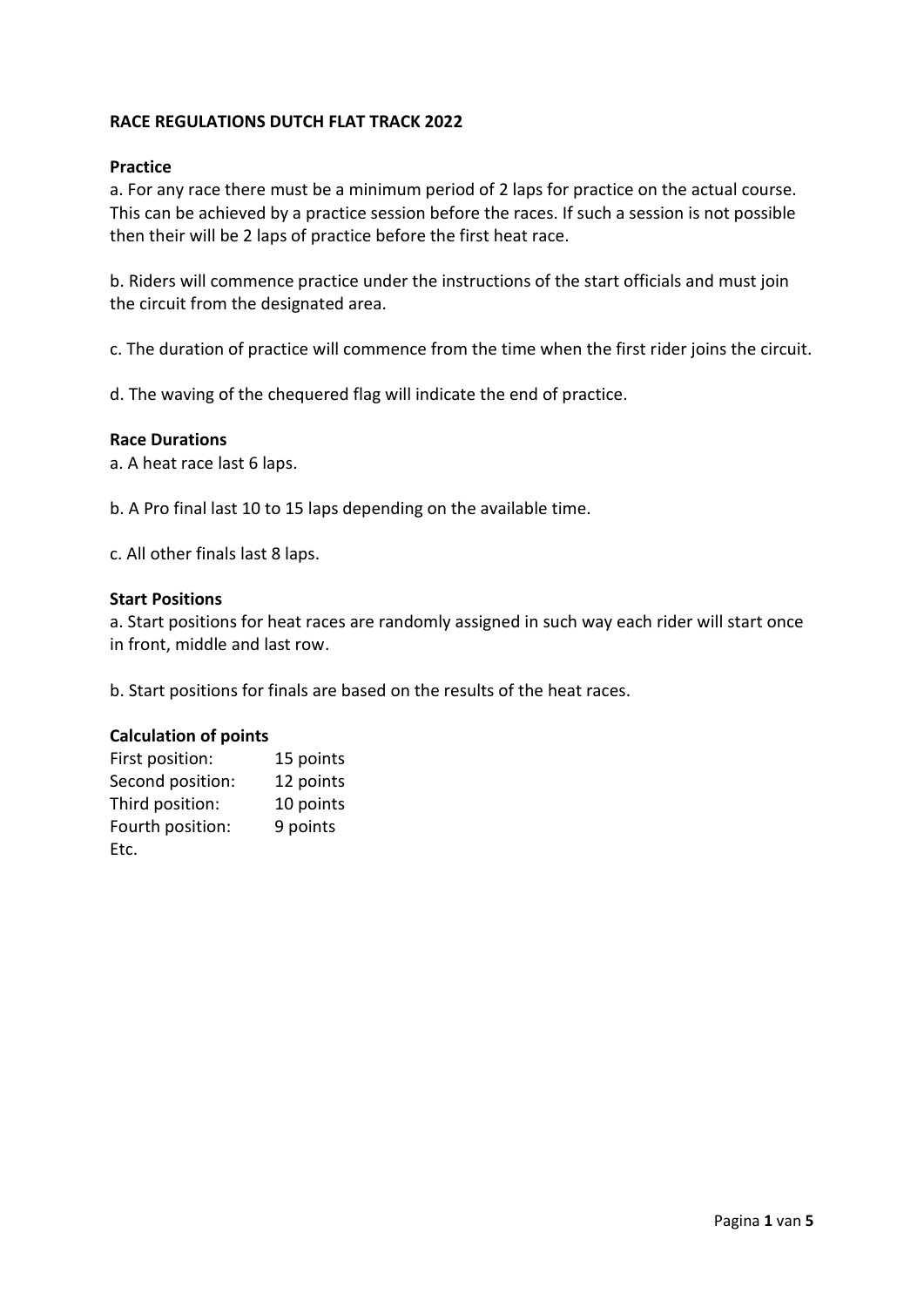# **Method of Starting**

The following methods of starting a race may be used:

- a. The raising of the National flag.
- b. Start light.

# **Riding in the Paddock**

Riding of machines in the paddock is strictly prohibited. Machines should be pushed with the engine dead. Riding of machines at a slow pace can be permitted if designated lanes protected from the public are used. Machines must be pushed upon exiting from any point on these lanes. In exceptional circumstances, if risk assessed by the Clerk of the Course, riders may be permitted to rider their machines but must not exceed first gear idle and must always wear a helmet. Under no circumstances may the machine be ridden by anybody other than the competitor or pillion passengers carried.

## **Track Access**

Strictly no personnel, other than signed on officials, are permitted on the track while machinery is operating.

## **Flag and Light Signals**

The following signals will be used:

Only authorised officials are permitted to use these flags. Any rider who is judged to have taken unfair advantage whilst a yellow flag is displayed, or ignored any other flag signal, may be disqualified or penalised accordingly by the Clerk of the Course. All of the below flags should be of an approximate size of 750mm x 600mm.

| Signal Type                     | Meaning                                                    |
|---------------------------------|------------------------------------------------------------|
|                                 | All Riders must stop. Riders must not pass any red flag    |
|                                 | unless authorised or directed to do so and then proceed at |
| Red                             | a slow pace                                                |
| Black - with the rider's number |                                                            |
| clearly shown on a board        | That rider to stop racing immediately and leave the track  |
| Yellow                          | Danger, ride with extreme caution, no overtaking           |
| Green                           | Course clear / Riders under starters orders                |
|                                 | Last Lap. / (either or) a two lap and then one lap board,  |
| <b>Yellow with Black Cross</b>  | clearly marked                                             |
| Chequered                       | Finish                                                     |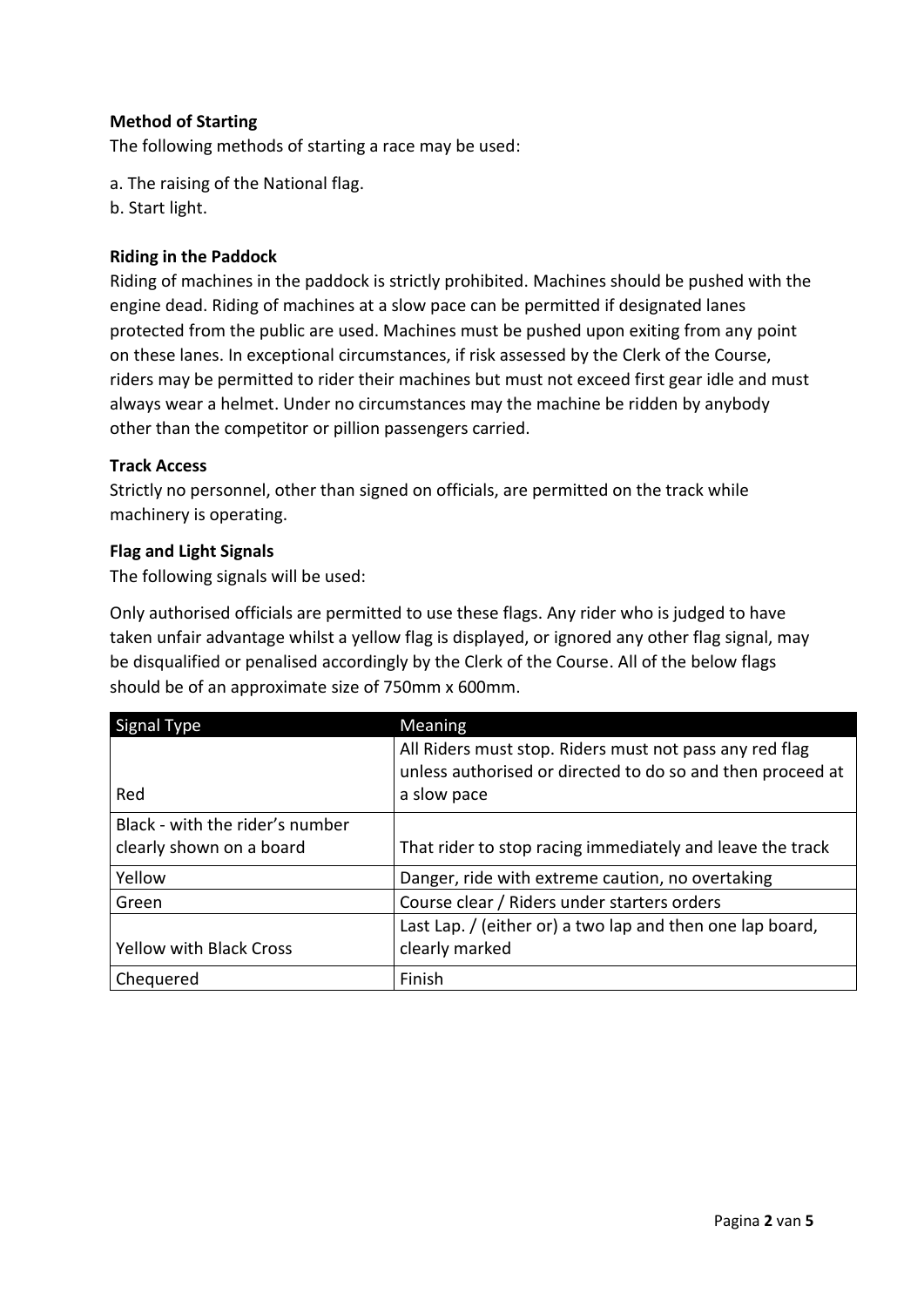## **Start Delays and Infringements**

a. Riders are deemed to be under starter's orders when all of the riders are called to the start line, signified by the raising of a green flag.

b. No persons will be allowed in the start area once riders have come under orders at the start line, except riders and authorised officials.

c. Once the riders are under starter's orders, the start procedure should not commence until the circuit is clear, signified by the lowering of the green flag.

d. Any rider not being ready to start within two minutes of coming under starters orders will be excluded.

e. Any rider jumping the start will be placed on the penalty line.

### **False Starts**

a. All false starts shall be indicated by the waving of a red flag, all riders will have to go back to the starting area and await announcements regarding the restart.

b. Any rider deemed to have caused a false start either by the Clerk of the Course or the Start Line Judge will be placed on the penalty line.

### **Stopping a Race**

a. If a race is stopped prior to 2 laps, the race shall be re-run if conditions and time permits.

b. After this distance the race will be restarted and competed over the remaining distance. Riders will restart in a staggered line starting from the inside of the circuit, in the order in which the riders last crossed the finish line prior to the stoppage.

c. If less than 2 laps are remaining then the race result will be declared on the last complete lap.

d. Any rider being the cause of a stoppage may be disqualified from any results and may not compete in any re-run or may start 25M behind the line up, unless their actions were in the interest of safety.

e. Only riders competing at the time of the showing of the red flag will be permitted to restart.

### **Finish of Race**

a. The chequered flag will be displayed as the winner crosses the finish control line and will be kept flying until the last riders finish the lap.

b. No rider will be allowed to start a fresh lap after the chequered flag has been displayed.

c. Riders crossing the finish control line will be flagged off, their position being determined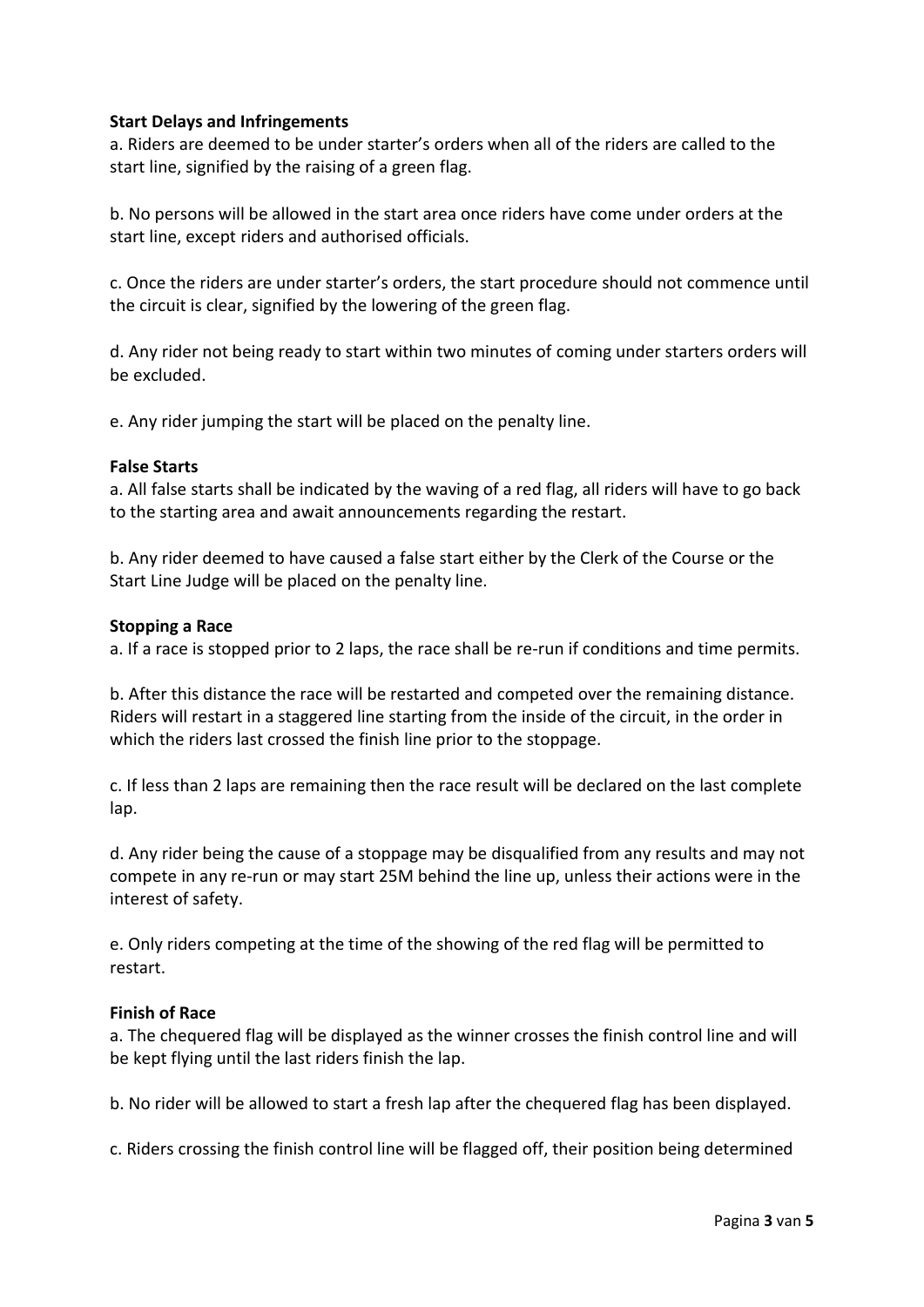by the number of laps each has completed, those riders who complete a similar number of laps having their positions determined by the order in which they finish.

## **Race Results**

Should a tie occur on an overall result the highest position in the final leg will determine the final order.

# **Outside Assistance**

a. If during a race a rider receives outside assistance other than that provided by the Organisers for the removal of himself or his machine from the course in the interests of safety, that rider may be disqualified or penalised.

b. Riders receiving signals from persons associated with them in prohibited areas may be disqualified or penalised.

# **Foul, Unfair and Dangerous Riding**

The Clerk of the Course may disqualify any rider who, in his opinion, is guilty of unfair, foul or dangerous riding.

## **Course Conduct**

a. If both of a rider's wheels cross the inner edge of the circuit during racing they will be disqualified from the race result, unless in the Clerk of the Course opinion it was to avoid another rider.

b. If a rider leaves the confines of the course, unless for reasons of safety, they may be disqualified or penalised by the Clerk of the Course.

## **Instructions to Riders**

All Event Regulations and Final Instructions issued for an event will have the same force as these Regulations but must in no way contradict it.

## **Conduct**

Riders, parents or associates failing to obey instructions given by officials of the event or deemed to have unjustifiably or maliciously jeopardised the efficient running of the event by not adhering to the Regulations, Event Regulations or the protest procedure, may be disqualified from the event.

## **Parental Responsibility**

It is a parent's or guardian's responsibility to ensure that children stay within the confines of the event site and obey all instructions issued by the organiser.

## **Declaration**

It is a condition of acceptance of entry that the promoters shall not be responsible for any damage to a motorcycle or its accessories whether by fire, accident or other causes, nor for the theft of a motorcycle or its accessories before, during and after the event.